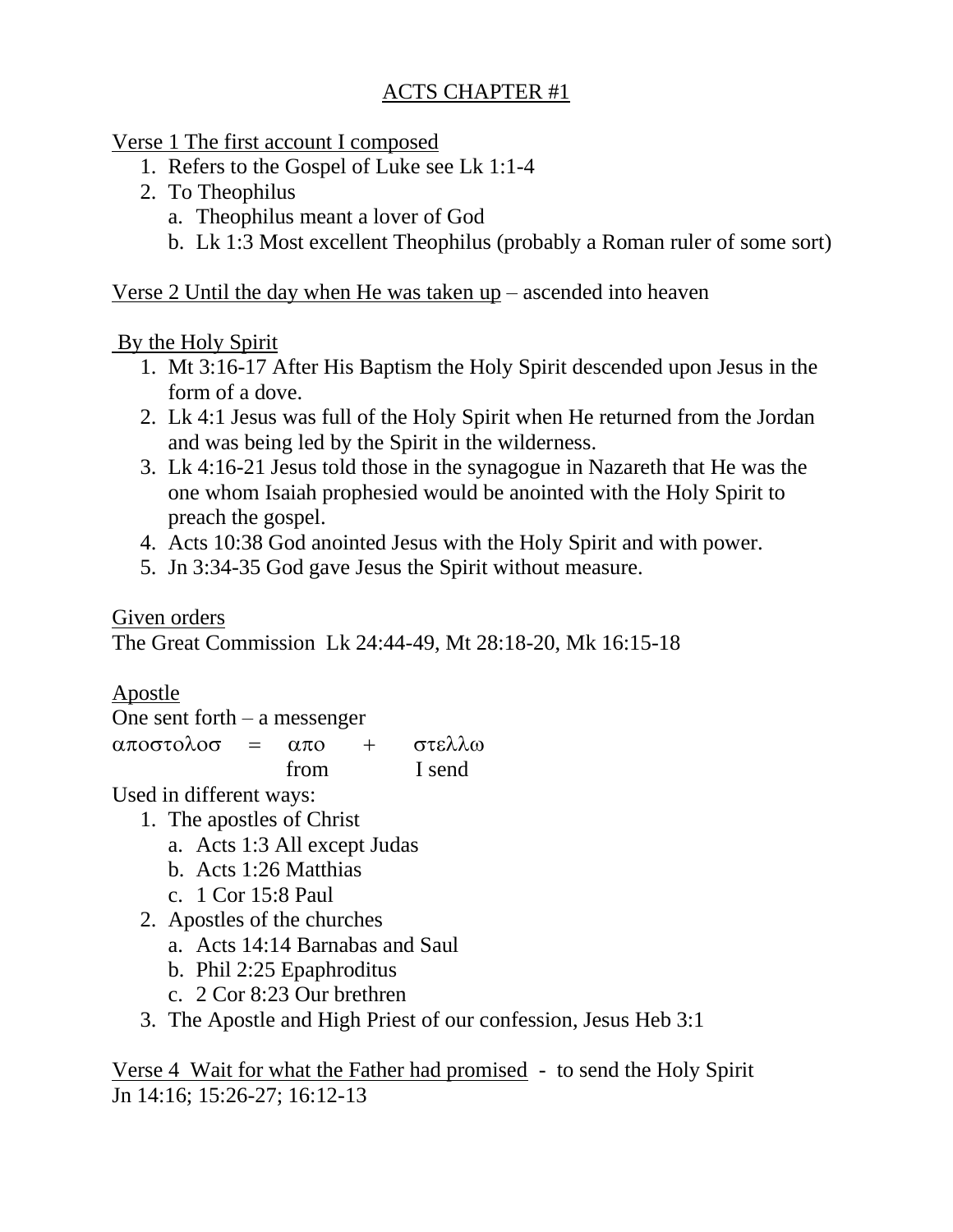Verse 5 You shall be baptized with the Holy Spirit

- 1. Jn 1:26-28 John came baptizing in water
- 2. Jn 1:29-35 One of the reasons John came baptizing in water was to identify the Son of God who would baptize in the Holy Spirit.
- 3. Mt 3:7-12 John baptized people in water but Christ would baptize in the Holy Spirit and fire.

#### Verse 6 The kingdom

- 1. Mt 3:2 John preached the kingdom of heaven was at hand.
- 2. Mk 1:15 Christ said the kingdom of God was at hand.
- 3. Mk 9:1 Some that were alive at that time would not die before they saw the kingdom of God after it had come with power
- 4. Jn 18:36 Christ said His kingdom was not of this world.
- 5. Mt 20:21 The mother of James and John ask for her sons to sit on His left and His right in His kingdom, showing she thought the kingdom was going to be like other physical kingdoms on earth.
- 6. Jn 6:15 The Jews were going to try to force Christ to be a physical king but He would not let that happen.

### Verse 7 Times or epochs

times  $(\chi \rho o \lor o \varsigma)$  chronos epochs or seasons  $(\kappa \alpha \iota \rho o \varsigma)$  kairos "Broadly speaking, 'chronos' expresses the duration of a period, 'kairos' stresses it as marked by certain features." Vines

Verse 8 You shall receive power when the Holy Spirit has come upon you

- 1. The apostles would know that they had been baptized by the Holy Spirit because His power would be displayed through them. So by associating this verse with Mk 9:1 we know two things that would come with power, the Holy Spirit and the kingdom.
- 2. Acts 2:1-4 Power of the Holy Spirit came upon the Apostles.
- 3. 2 Cor 12:12 True apostles had the power to perform miracles.

## You shall be my witnesses

- 1. Acts 2:32 The apostles were witnesses of the resurrection of Jesus Christ.
- 2. Heb 2:4 God also bore witness to the resurrection of Jesus by the miracles performed by the apostles and others.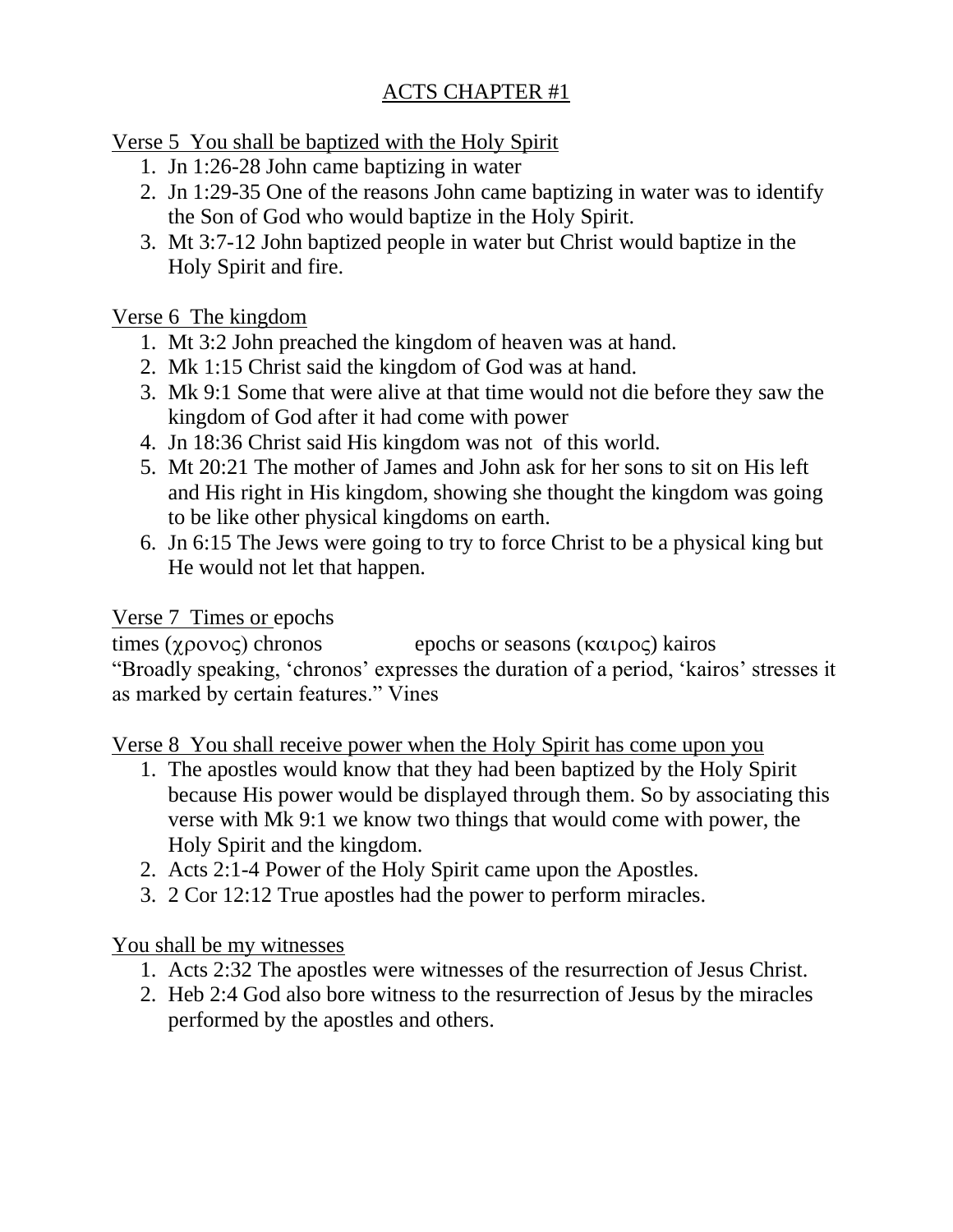### Verse 9 A cloud received Him out of their sight

- 1. Dan 7:13-14 The ascension of Christ from heaven's view.
- 2. Mk 16:19 Jesus sat down at the right hand of God when He ascended to heaven.
- 3. Eph 1:20-23 When Christ sat at the right hand of God all things were put under His authority and He was made head of His body, the church.

Verse 10 The sky (or heaven) The word for heaven or the heavens is used three ways in the Bible:

- 1. Where the birds fly Gen 1:20
- 2. Space Gen 1:14-15
- 3. Where the throne of God is Ps 11:4; 2 Cor 12:1-4

Verse 11 Jesus…will come in just the same way as you have watched Him go into heaven

- 1. Jn 16:28 Christ came from the Father and would return to the Father.
- 2. 1 Thes 4:16-17 Christ would return to take the faithful to heaven.

## Verse 12 Sabbath day's journey

From what we can find in secular history the Jews defined this distance as 2,000 cubits or about 3/5 of a mile from home. This came from their own logic because God had not given a specific distance that they could walk before they would have been guilty of not keeping the Sabbath.

- 1. Ex 16:29 Stay in your own place on the Sabbath, (don't travel)
- 2. Josh 3:4 Ark to be 2,000 cubits from the Jews while traveling in the wilderness.

Verse 13 Lists of the Apostles

Mt 10:2-3; Mk 3:16-19; Lk 6:14-16; Acts 1:13

Simon the Cananaean (Canaanite) of Matthew and Mark must be the same person as Simon the Zealot of Luke and Acts. Thaddaeus of Matthew and Mark must be the same person as Judas the son of James of Luke and Acts.

Verse 14 The women, and Mary the mother of Jesus, and with His brothers

- 1. Lk 8:1-3 Several women mentioned that were disciples of Christ.
- 2. Mt 13:55 The brothers of Jesus listed: James, Joseph, Simon and Judas
- 3. Jn 7:5 Before Christ died on the cross they did not believe in Him.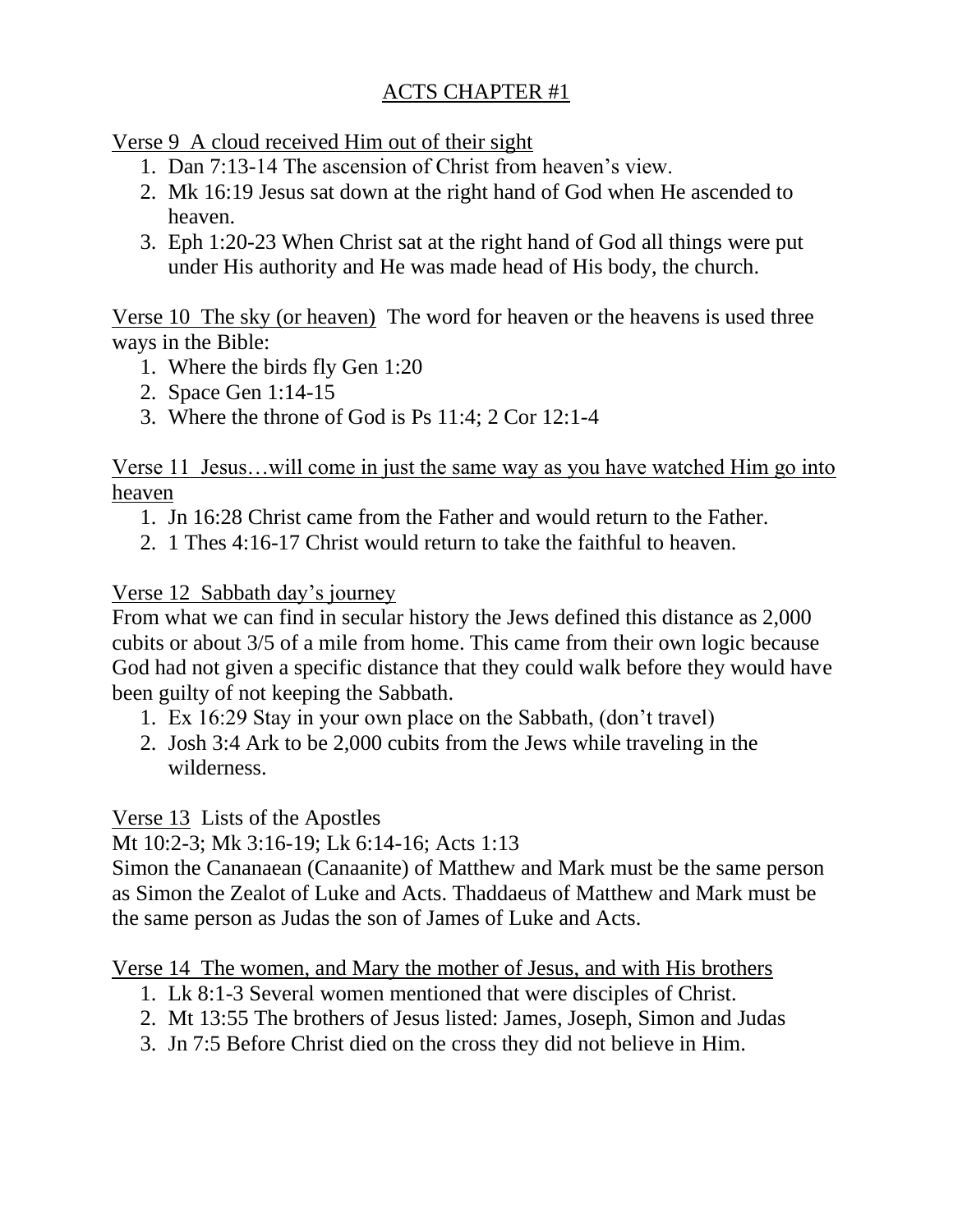Verse 15 A gathering of about one hundred and twenty persons

There could have been other disciples that were not present at this gathering since we read in 1 Cor 15:6 that Christ appeared to over 500 brethren at one time.

Verses 16-19 Death of Judas - compare Mt 27:1-10

Verse 20 Peter applies passages in Psalms to Judas Ps 69:25; 109:8

Verses 21-23 Qualifications for the one to replace Judas: A man who had been with the other apostles

- 1. From the baptism of John (when Jesus was baptized by John)
- 2. Until the ascension of Christ

Verses 24-25 They prayed.

- 1. Important event
- 2. Addressed God with reverence
- 3. Short but meaningful prayer (Compare Mt 6:7)

Verse 26 The lot fell to Matthias The apostles used a method of chance to find out the one whom God had chosen, it would appear, at His instruction.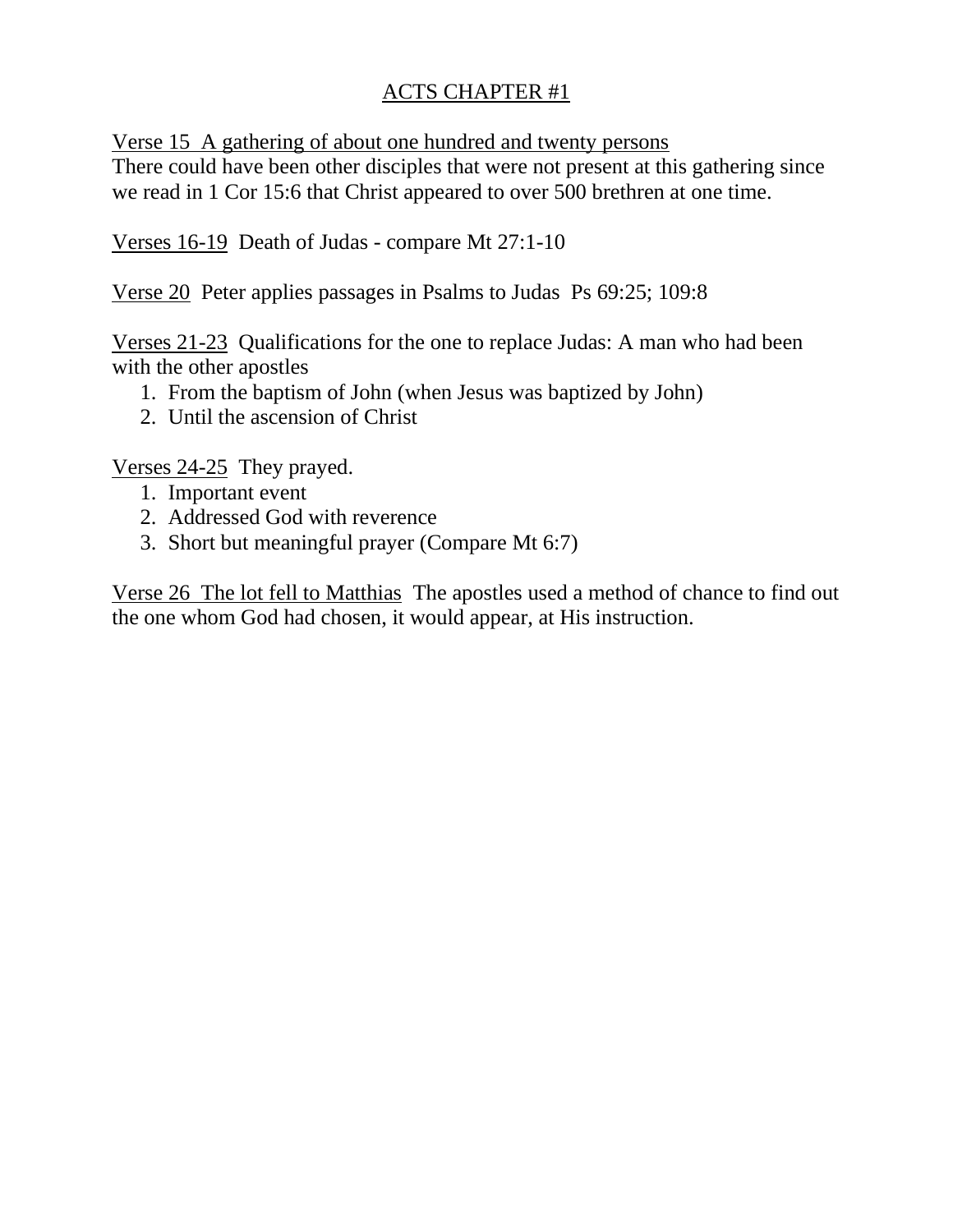#### LIST OF THE APOSTLES

#### MATTHEW 10:2-3 MARK 3:16-19

- 
- 
- 3.James the son of Zebedee ` 3. John the brother of James
- 4. John the brother of James 4. Andrew
- 5. Philip 5. Philip
- 6. Bartholomew 6. Bartholomew
- 7. Thomas 7. Matthew
- 8. Matthew 8. Thomas
- 9. James the son of Alphaeus 9.James the son of Alphaeus
- 10. Thaddaeus (KJV also has Lebbaeus) 10. Thaddaeus
- 
- 12. Judas Iscariot 12. Judas Iscariot

#### LUKE 6:14-16 ACTS 1:13

- 1. Simon Peter 1. Peter 1. Peter
- 2. Andrew 2. John
- 3. James 3. James
- 
- 5. Philip 5. Philip
- 6. Bartholomew 6. Thomas
- 
- 
- 9. James the son of Alphaeus 9. James the son of Alphaeus
- 10. Simon the Zealot 10. Simon the Zealot
- 11. Judas the son of James 11. Judas the son of James
- 12. Judas Iscariot

- 1. Simon Peter 1. Simon Peter
- 2. Andrew 2. James the son of Zebedee
	-
	-
	-
	-
	-
	-
	-
	-
- 11. Simon the Zealot 11. Simon the Zealot (Cananaean)
	-

- 
- 
- 
- 4. John 4. Andrew
	-
	-
- 7. Matthew 7. Bartholomew
- 8. Thomas 8. Matthew
	-
	-
	-

Several of the apostles were known by more than one name. In the lists above, Simon the Zealot is the same person as Simon the Cananaean or Canaanite, and Lebbaeus whose surname was Thaddaeus is the same individual as Judas the son of James.